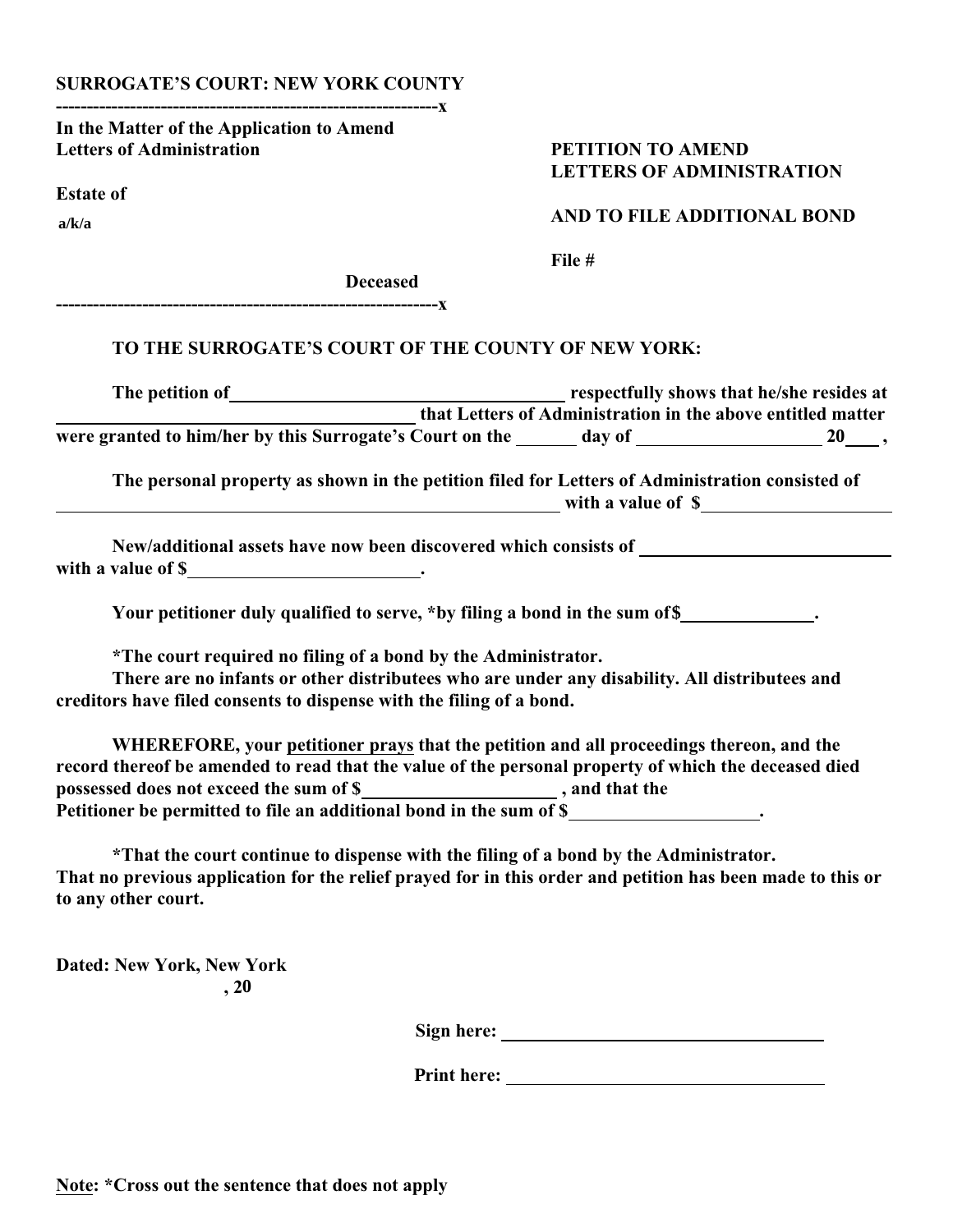**STATE OF ) COUNTY OF )**

**Print Name**

 **, the above named petitioner having been duly sworn, deposes and says that s/he is the petitioner herein; that s/he has read the foregoing petition and knows the contents thereof and that the same is true to his/her own knowledge except as to the matters therein statedto be alleged upon information and belief, and that to those matters s/he believes it to be true.**

 **Sign Here**

 **Print Name Sworn to before me this** day of  **Notary Public Attorney Signature of Attorney: (As required by Part 130 of the rules of the chief Administrator) 0**

| і і пій і чапіс  |               |  |
|------------------|---------------|--|
| <b>Firm Name</b> |               |  |
| <b>Address</b>   | Telephone No. |  |
|                  |               |  |